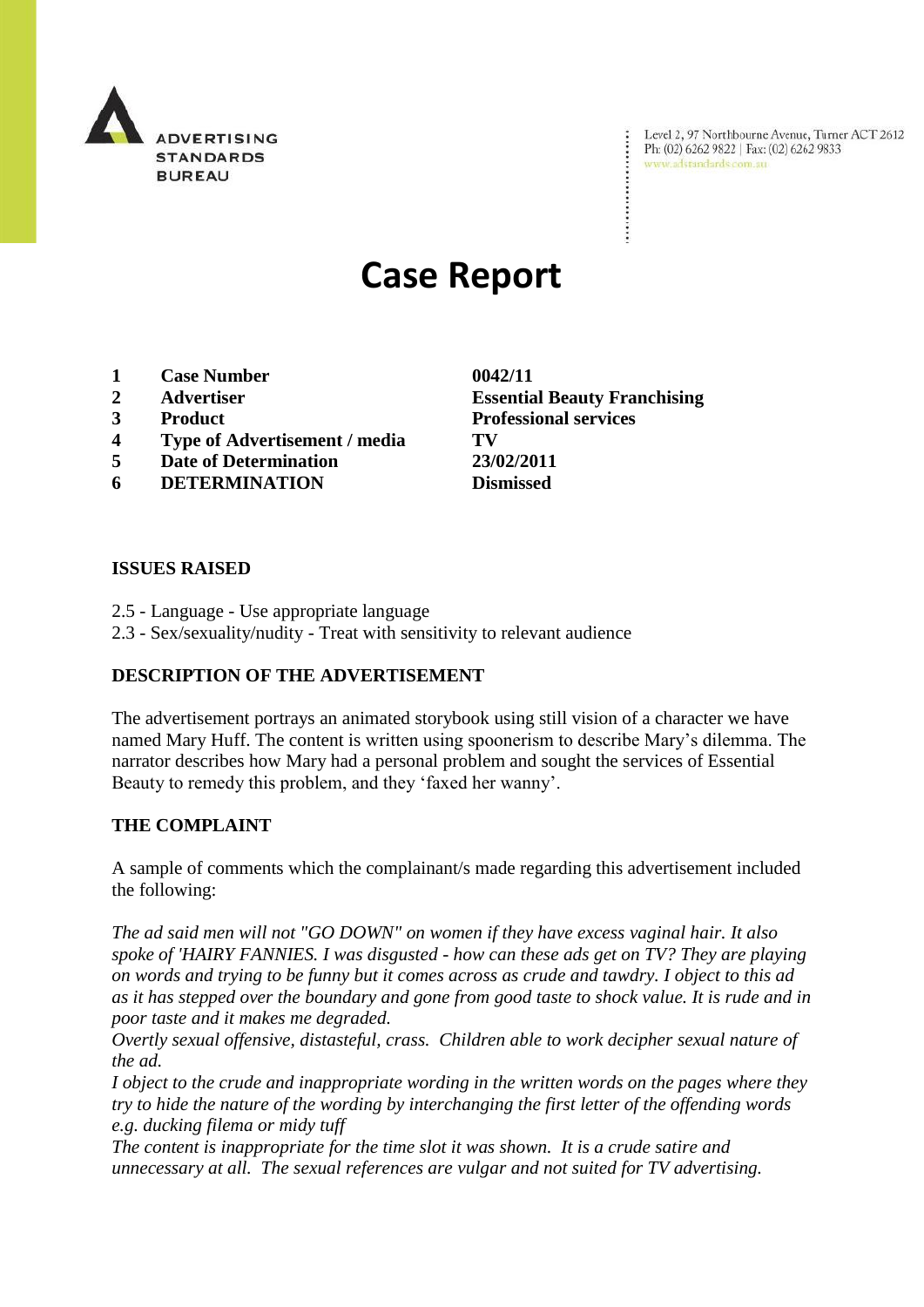*This is just disgusting. To play this advertisement in prime time television with barely any attempt to disguise what they are describing. My 12 year old daughter asked what it meant when some ones boyfriend "went down". Just ridiculous. Don't think for a minute that switching a few letters will stop children from understanding what they are saying. I have been watching their ads all these years and have always thought that they skirted on the edge of decency but to sink to this level when they could use so many different ways to advertise after all they are meant to be for a beauty service has gone WAY TOO FAR. I note that all their previous ads which have complaints have been dismissed by you - why is that? I thought that any complaint lodge meant that the advertisement had to be pulled off air while it was investigated - I hope you take a good look at this one it"s a disgrace that it is allowed to play at all - let alone at that time of night. This is my first and only complaint letter -I hope my last. I am a normal mother and not a prude in any way but this is going too far. They should sack their advertising company for taking the easy way out and trying for shock tactics instead of a creative advertising campaign. I am thoroughly DISGUSTED that Australian Television allows this type of content. I will be copying this complaint and sending it to every politician, government body, television station, Sunrise - everyone that I can find an address for - that's how strongly I feel about this!!!!*

*The content of the advert is highly offensive. It discusses a male performing sexual acts on a female it talks explicitly about female anatomy.*

*This advert is extremely offensive. My husband and son have also viewed the advert. It verges on being pornographic. Also our other family has also seen it and they too were disgusted with the advert. Surely this type of advert is unnecessary no matter what time of the night it is. We certainly would not shop there as the advert is enough to put us off. Thanks for your time in hearing our complaint*

*It is completely crap. The changing of letters around in words does not disguise the loud nature of this ad. It was highly inappropriate and offensive to both my husband and myself. This is no way has been done in a tasteful manner. Just because it is evening does not mean that people want to be subjected to filth.*

*Word play included explicit sexual innuendo and profanity*

*Advertising intimate hair removal portrayed as a nursery rhyme or fairy story swopping the first letter of certain words children aren"t dumb and untangled show rather not very nice words. I am not a prude but don"t think that this is appropriate.*

*This advertisement has a play on words that could be easily understood by any normal 8 yr. old who plays with a computer or plays word games at school. I personally find this ad completely over the top and I do not believe it should be aired at any time of the day or night. It should be an offence to put these types of adds on anywhere at any time.*

*I feel that the ad is disgusting and even though was shown at a later timeslot is still highly offensive and disgusting. Although waxing is a choice a female has there is no need to discuss a male going down on a woman and getting a mouthful - even if some of the letters are switched around.*

*As subscribed above. The content is not suited to such an earl time slot. The creators obviously feel they are being clever with their presentation but it leaves this viewer cold. I was offended by the ad because* 

*a) A one-letter substitution is hardly a sufficient cover for using explicit language including the "f" word.*

*b) The ad aired just after 8:30pm during "The Biggest Loser" which is a family friendly television show.* 

*c) The story book format is appealing to younger children when the service being offered is not appropriate for such an age group. The ad itself was misleading. When it first comes on it*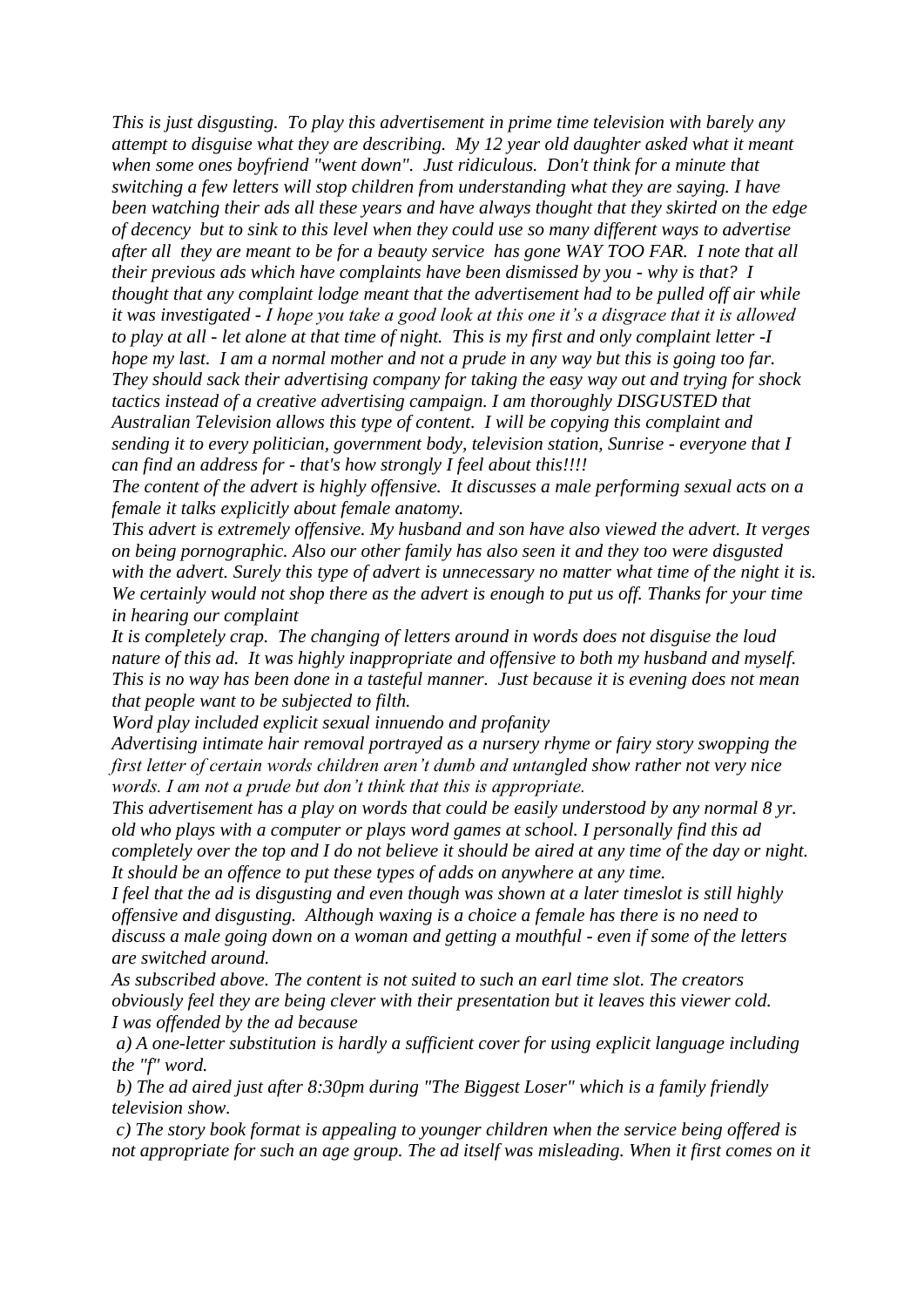*appears to be an innocent child's toy advertisement. However it soon becomes clear that the ad is definitely not for children.*

*It is offensive to those who had no warning and were not expecting such an ad in this timeslot during this show.*

*They twist the words around to supposedly reduce the offense into something "amusing". It isn't. This is pure tasteless. Heck I'm pretty liberal and rarely take offense to anything. However this sort of ad is tasteless. When words such as muff and pussy are used in an ad with a pathetic word twist to apparently make it "acceptable" for public viewing - it's just...sick.*

*It isn't amusing or entertaining. It's garbage advertising and an embarrassment to the industry.* 

*Where exactly is the line drawn? 9pm is still pretty early and regardless of what is recommended there will be kids up at this time. Do we REALLY need this sort of tasteless garbage on the "free" TV?*

*Its undertones - advertising as a supposed child's fairy tale with what I consider explicit undertones.*

*The sexual implications in the advert were very obvious and offending.*

*When working out what the advert is trying to sell, I am offended by the bit about the boyfriend "going down" on her and her having a "midy tuff". There are other examples of this in the commercial.*

*I just find this offensive.*

*The ad voice over jumbles words to hide the fact they are talking about something like the following 'every time my boyfriend goes down on me he gets a mouthful of hair' It goes on to say waxing is the best way to make your hairy muff more suitable (or similar).*

*Children and teenagers were present and I think it is an appalling ad that offended me as an adult. We are trying to raise our teenagers in a world that is now so immoral now it is invading our personal space during ad breaks we choose our programmes carefully but can't avoid the ads they air* 

*We do not see this type of advertising as necessary.*

*Waxing and hair removal can be advertised in other ways without being suggestive and provocative. No I"m not a prude just sick of the rubbish put in front of us on a daily basis. Offensive language was used with a couple of letters changed to change the words. I thought the ad was too sexually explicit for day time television and offensive to me as a woman to have female genitalia spoken about in such a crude way. The ad talks about oral sex and the problem of pubic hair.*

*Firstly, the disguise of pretending to be reading a fairy tale book is deceptive and offensive to the innocence of fairy tale books. Secondly, the inference of waxing pubic hair and relating it to oral sex. All in all too offensive and degrading to women. What goes on with people's private parts should remain private. If a women wants her pubes waxed I am sure she can find a hair removal clinic without all of us having to see that filth on the television. Thank you.* 

*It was too explicit in its meaning and language which describes a type of sexual act. I felt it was demeaning to women in its content was crude in expression and promoted the wrong image of the equality of women in Australian society.* 

*I feel that the underlying message portrayed in this type of advert could if it prevails break down the values we hold of women in this country.*

*. Shown during daytime programming when children could be viewing*

*. The almost nonexistent attempt to disguise the content which could probably be deciphered by a 10 year old child*

*. The content itself: a reference is made to a man "going down" on a woman.*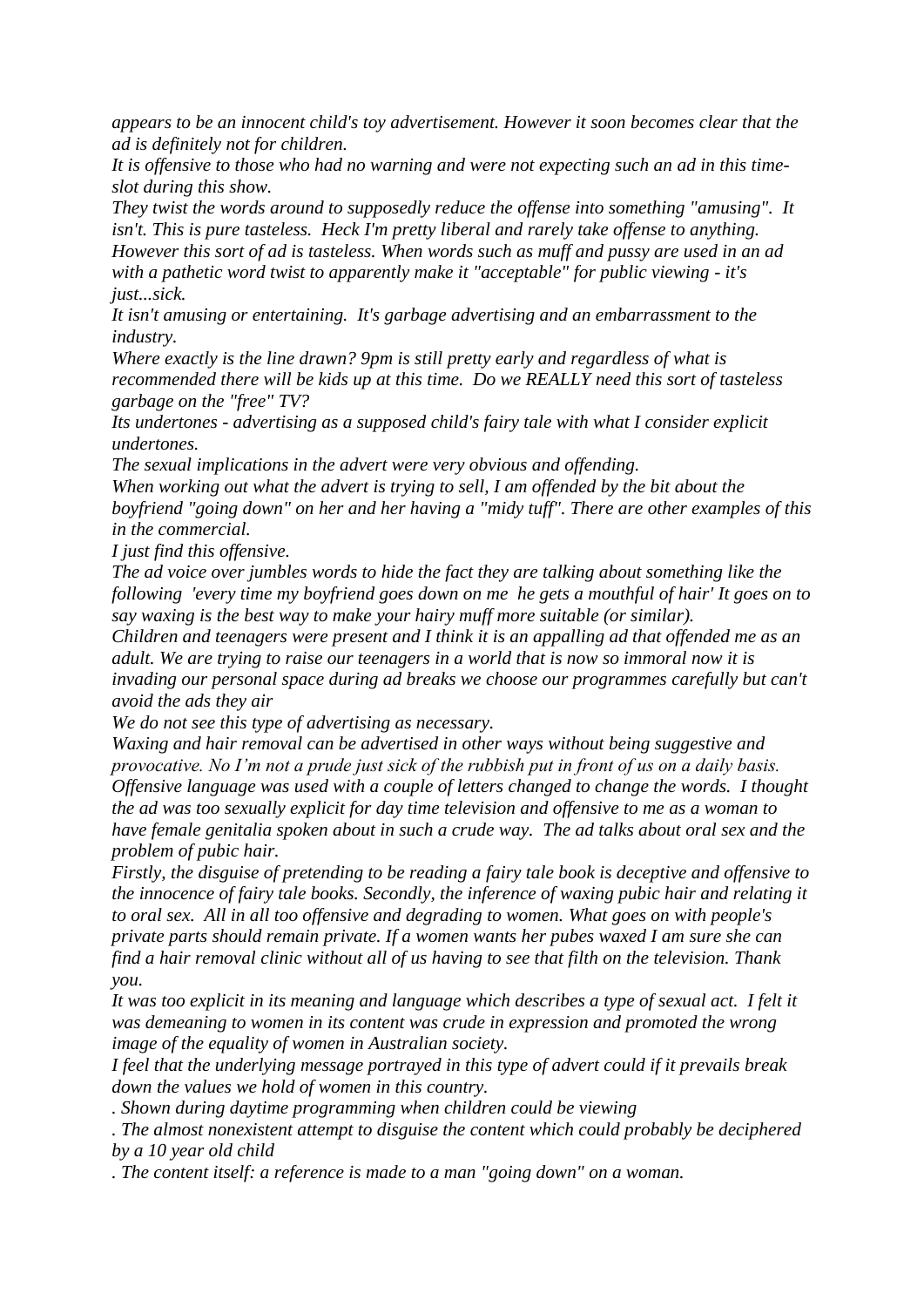*. Use of an expletive to sell a product*

- *- Adult services portrayed in a way that would be attractive to children*
- *- Offensive words masked by rhyme and 'puzzle'*
- *- Content is inappropriate for this time of day*

*I am utterly disgusted at the content of the ad. Considering it is on at a time when children may see it, it is FAR too obvious what is actually going on and has the potential to start a craze amongst pre-teens and teens to discuss issues like this and in this manner. Its fairy tale style is far too appealing for children and even toddlers. My toddler was sitting on my lap reading a book when it came on and was asking lots of questions as there were words that didn't make sense. Totally inappropriate for the time slot and, in my opinion, for any day light hour.*

*I"m a pretty liberal person and have 4 teenagers so I see a lot but even this is going too far for daytime television. No matter how they mix up the words it"s extremely obvious even to a young kid what they mean. It should be taken off.*

### **THE ADVERTISER'S RESPONSE**

Comments which the advertiser made in response to the complainant/s regarding this advertisement include the following:

#### *RESPONSES:*

*AD DESCRIPTION: A woman concerned about her excess body hair, is on camera. She rushes around to get the hair removed and looks distraught. A voice over tells you that it's not good to have excess body hair as your partner will not 'GO DOWN' on you. ADVERTISER"S RESPONSE: The TVC uses still vision of a female character called Mary Huff. Mary could be representative of any woman and at no point does she "rush around" or* 

*"look distraught". At no point does the voice over tell the viewer that "it's not good to have excess body hair as your partner will not 'GO DOWN' on you." The words "GO DOWN" are never used.*

*REASON FOR CONCERN: The ad said men will not "GO DOWN" on women if they have excess vaginal hair. It also spoke of HAIRY FANNYS. I was disgusted, how can these ads get on TV? They are playing on words and trying to be funny but it comes across as crude and tawdry. I object to this ad as it has stepped over the boundary and gone from good taste to shock value. It is rude and in poor taste and it makes me degraded.*

*ADVERTISER"S RESPONSE: No inappropriate language is used in this TVC. It is open to interpretation and the language quoted above is not used at all.*

*AD DESCRIPTION: Narrative of a sexual nature described in advert, except first letter of specific words switched e.g. 'midy tuff'.* 

*ADVERTISER"S RESPONSE: The narrative is open to interpretation and no inappropriate language is used either verbal or written.*

*REASON FOR CONCERN: overtly sexual, offensive, distasteful, crass. Children able to work out/decipher sexual nature of the ad.*

*ADVERTISER"S RESPONSE: the intention of the ad is meant to be on the side of humour rather than sexual connotation. Given the M rating, it is assumed that children of a sensitive age would not be exposed to the ad.*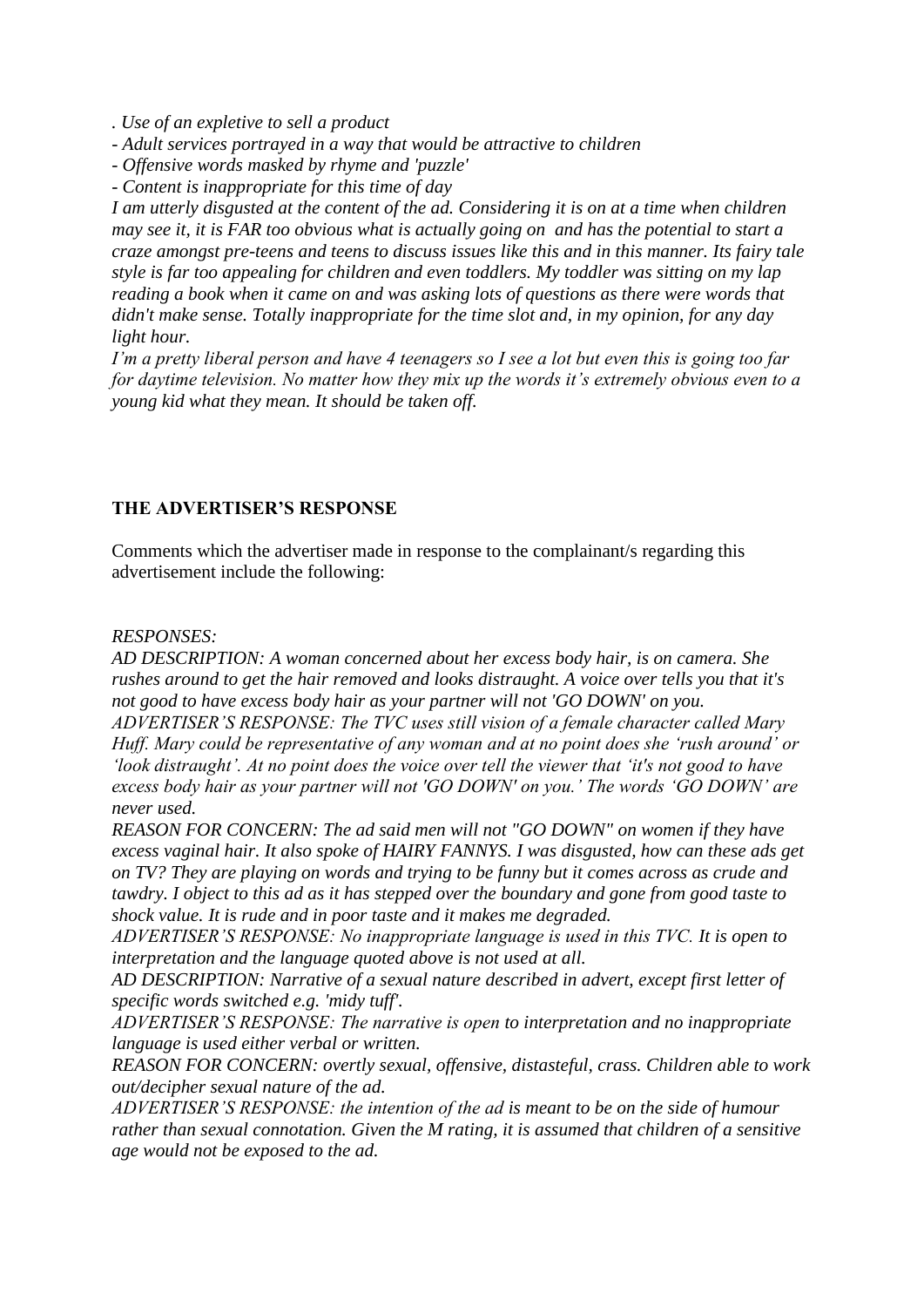*AD DESCRIPTION: The ad is done in the format of a book with pages being turned and information being displayed on each page.* 

*REASON FOR CONCERN: I object to the crude and inappropriate wording in the written words on the pages where they try to hide the nature of the wording by interchanging the first letter of the offending words e.g. ducking filema or midy tuff*

*ADVERTISERS RESPONSE: No inappropriate language is used either visually or verbally and is open to the viewer"s interpretation.*

*AD DESCRIPTION: A mock story book, illustrated and hand written text - the letters at the beginning of words are juxtaposed - e.g. she had her "wanny faxed". Refers to her boyfriend going down on her and getting a mouthful of fluff. I have seen it at night and though it extremely distasteful but today it was on around 10 or 11 o'clock. Not a suitable time at all. ADVERTISER"S RESPONSE: The wording/language is open to interpretation and is not in any way inappropriate. Given the M rating, it is not true that the ad was aired at 10 or 11 o"clock. See attached media confirmation.*

*REASON FOR CONCERN: The content is inappropriate for the time slot it was shown. It is a crude satire and unnecessary at all. The sexual references are vulgar and not suited for TV advertising.*

*ADVERTISER"S RESPONSE: The time slots allocated fall within the Free TV guidelines for the rating M received.*

*AD DESCRIPTION: The ad is depicted as a fairytale with a book flicking through describing a woman having her boyfriend "go down" on her and him getting a "mouthful" so she decides to go to Essential Beauty to get a "faxing wanny".* 

*ADVERTISER"S RESPONSE: The ad does not refer to her boyfriend "going down" on her or getting a mouthful. The line reference is "Faxed her Wanny" This is not inappropriate language.*

*REASON FOR CONCERN: I feel that the ad is disgusting, and even though was shown at a later timeslot, is still highly offensive and disgusting. Although waxing is a choice a female has, there is no need to discuss a male going down on a woman and getting a mouthful - even if some of the letters are switched around.*

*ADVERTISER"S RESPONSE: The language used is not inappropriate and is open to viewer"s interpretation.*

## **THE DETERMINATION**

The Advertising Standards Board ("Board") considered whether this advertisement breaches section 2 of the Advertiser Code of Ethics (the "Code").

The Board noted the complainants' concerns that the advertisement was crude and offensive, references a sexual act, and features inappropriate language.

The Board reviewed the advertisement and noted the advertiser's response.

The Board first considered whether the advertisement complied with section 2.1 of the Code which requires that 'advertisements shall not portray or depict material in a way which discriminates against or vilifies a person or section of the community on account of …sex...'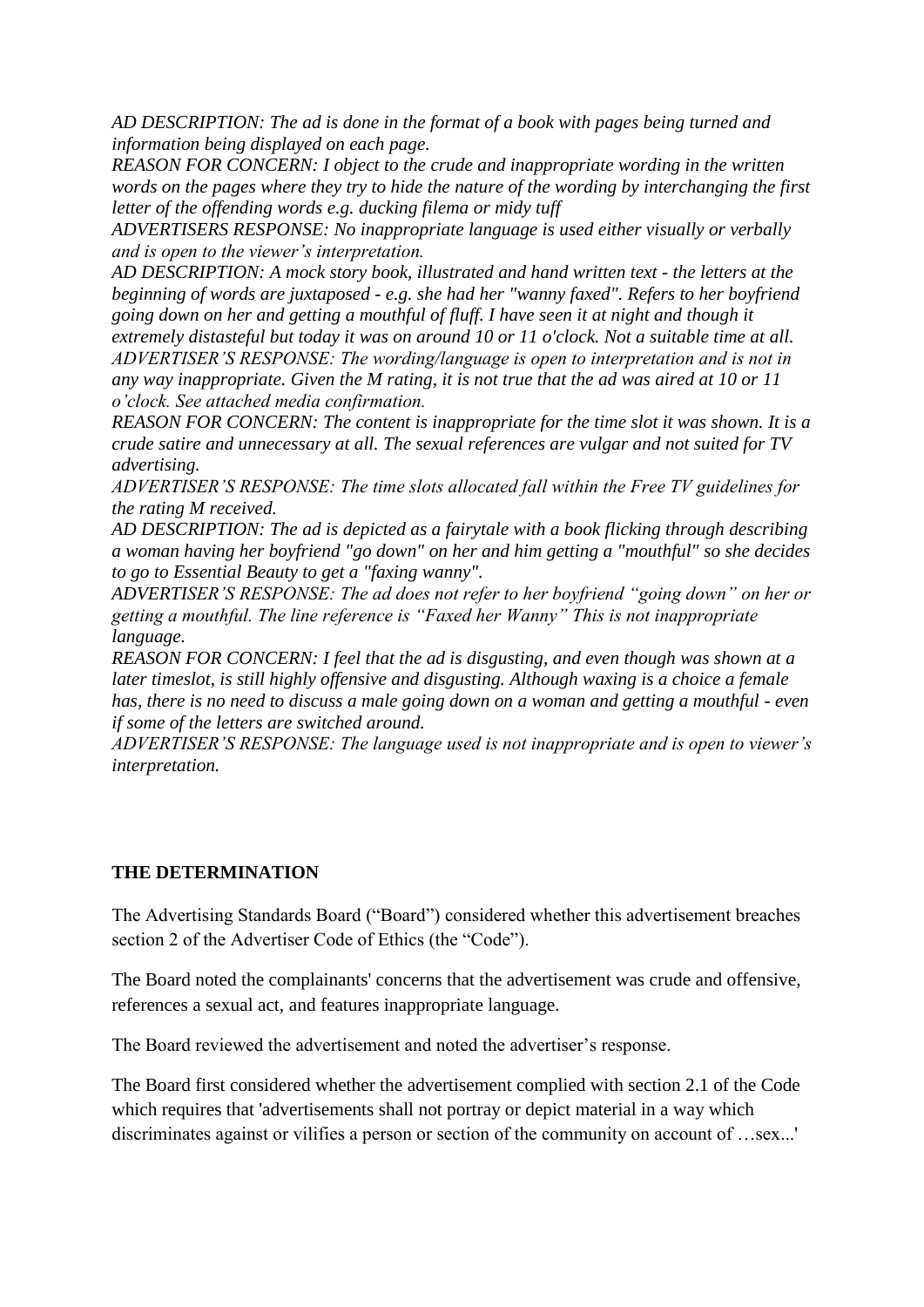The Board noted that the advertisement is for a hair removal product which is a product legally allowed to be advertised. The Board noted the complainants' concerns that the advertisement is demeaning and degrading to women. The Board noted that although the product is advertised for a woman"s use in this advertisement, it is a product which can be used by either sex.

The Board noted that the implied message of the advertisement is that the woman featured, Mary, uses the product in order to please her boyfriend. The Board considered that the advertisement was not suggesting that this was something all women should do, or that it is necessary, but rather the advertisement is promoting waxing as a potential solution to hair removal.

Based on the above the Board determined that, in this instance, the advertisement did not depict any material that discriminated against or vilified any person or section of society. The Board determined that the advertisement did not breach section 2.1 of the Code.

The Board then considered whether the advertisement was in breach of section 2.3 of the Code. Section 2.3 of the Code states: "Advertising or Marketing Communications shall treat sex, sexuality and nudity with sensitivity to the relevant audience and, where appropriate, the relevant programme time zone".

The Board noted the advertisement features a voice over reading a fairy tale style book, with the letters of some of the words switched: for example "mo nore" instead of "no more".

The Board noted that this advertisement has been rated M by CAD and that the media schedule shows the advertisement was aired in the appropriate M rated timeslots.

The Board noted that the advertisement makes a reference to when Mary"s boyfriend "dent wown" and that this resulted in him getting a "fouthmul". The Board noted the complainants" concerns that this is a reference to oral sex and is not appropriate to be aired on television. The Board considered that this reference was implicit and not explicit, that the words used by the advertiser are not words that appear in the dictionary, and that the accompanying visual images were not sexualised.

The Board noted the advertiser"s response that no inappropriate language is used either visually or verbally and that the advertisement is open to the viewer"s interpretation. However the Board considered that the advertisement, through visuals and voiceover, is quite likely to be understood by many members of the community as a reference to oral sex.

The Board recognised the concerns of the complainants, and some Board members considered that the cumulative effect of the spoken and written words in the advertisement increased the impact of the advertisement. The majority of the Board however considered that although most members of the community would readily understand the implied references, the tone of the advertisement is humorous, albeit crude, and the M rating means the advertisement is aimed at an adult audience.